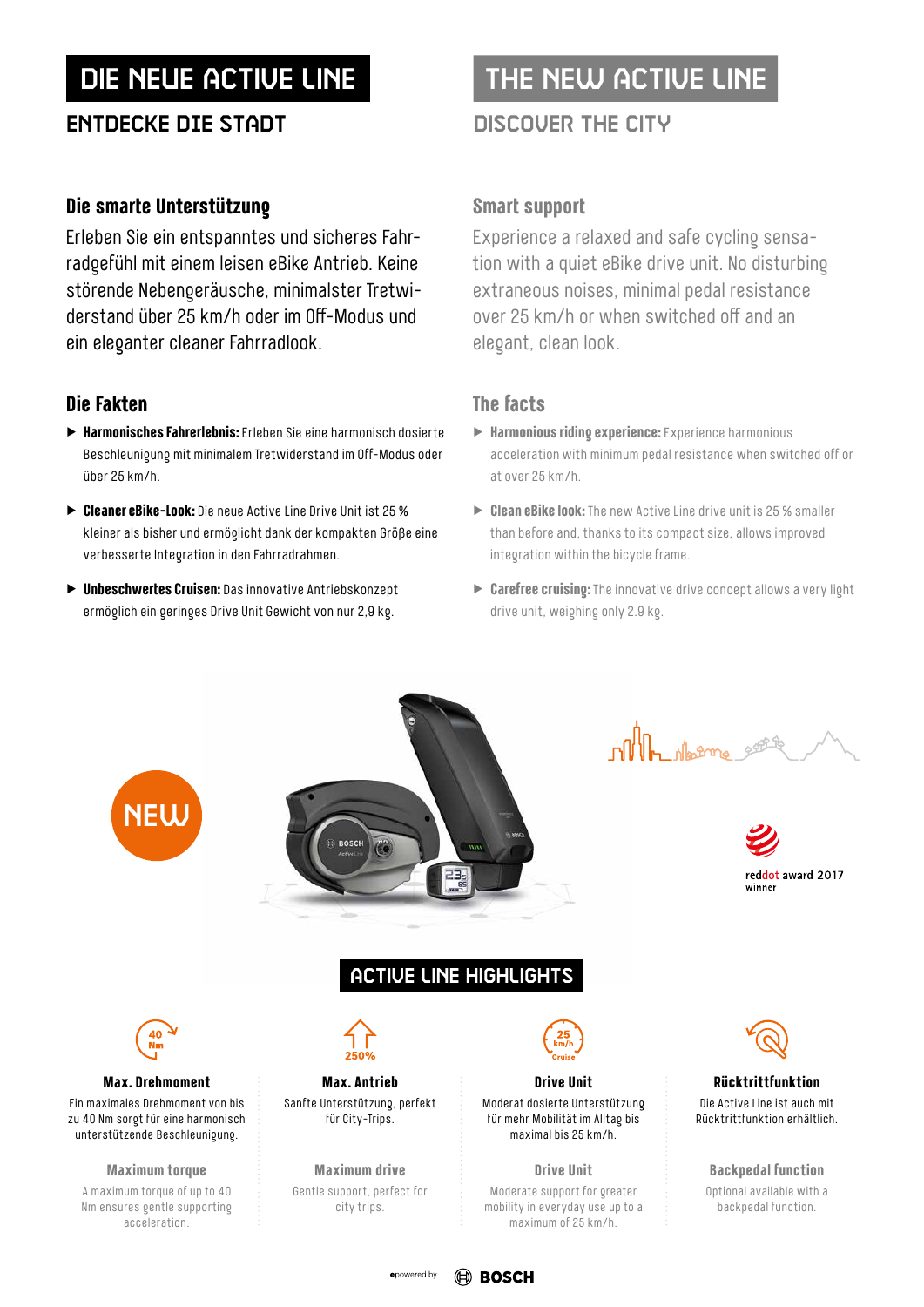## **Die Drive Unit für Entdecker**

Genießen Sie einen besonders leisen eBike-Antrieb, der sich gut in den Fahrradrahmen integrieren lässt und Sie erleben, entdecken und entspannen lässt.

## **Die Fakten**

- ▶ **Fahrfreude pur:** Der leise und zuverlässige Bosch Motor sorgt für noch mehr Fahrfreude.
- ▶ **Fahrerlebnis:** Die dynamisch-harmonische Beschleunigung vermittelt ein natürliches Fahrgefühl – mit minimalem Tretwiderstand über 25 km/h.
- ▶ **Unbeschwerte Freude:** Das innovative Antriebskonzept ermöglicht ein sehr geringes Gewicht von nur ca. 3,2 kg.

# DIE NEUE ACTIVE LINE PLUS THE NEW ACTIVE LINE PLUS

## Entdecke die FREIHEIT DISCOVER THE FREEDOM

## **The drive unit for explorers**

Enjoy the advantages of a particularly quiet eBike drive, which is optimally integrated in the bicycle frame and enables you to experience, discover and relax.

## **The facts**

- ▶ **Pure riding enjoyment:** The quiet and reliable Bosch motor provides even more riding enjoyment.
- ▶ **Riding experience:** The gentle acceleration provides a natural riding sensation ‒ with minimum pedal resistance at over 25 km/h.
- ▶ **Carefree enjoyment:** The innovative drive concept allows a very light motor weight of only approx. 3.2 kg.







## ACTIVE LINE PLUS HIGHLIGHTS



**Max. Drehmoment** Ein maximales Drehmoment von bis zu 50 Nm sorgt für eine harmonisch-agile Beschleunigung.

**Maximum torque**

A maximum torque of up to 50 Nm ensures agile acceleration.



**Max. Antrieb** Ausreichende Unterstützung, perfekt für City-Trips oder leichte Touren.

**Maximum drive** Sufficient support, perfect for city trips or relaxed tours.



**Drive Unit** Perfekt dosierte Unterstützung für mehr Mobilität im Alltag bis maximal 25 km/h.

**Drive Unit**

The right amount of support for greater mobility in everyday use up to a maximum of 25 km/h.



### **Rücktrittfunktion** Die Active Line Plus ist auch mit Rücktrittfunktion erhältlich.

**Backpedal function** Optional available with a backpedal function.

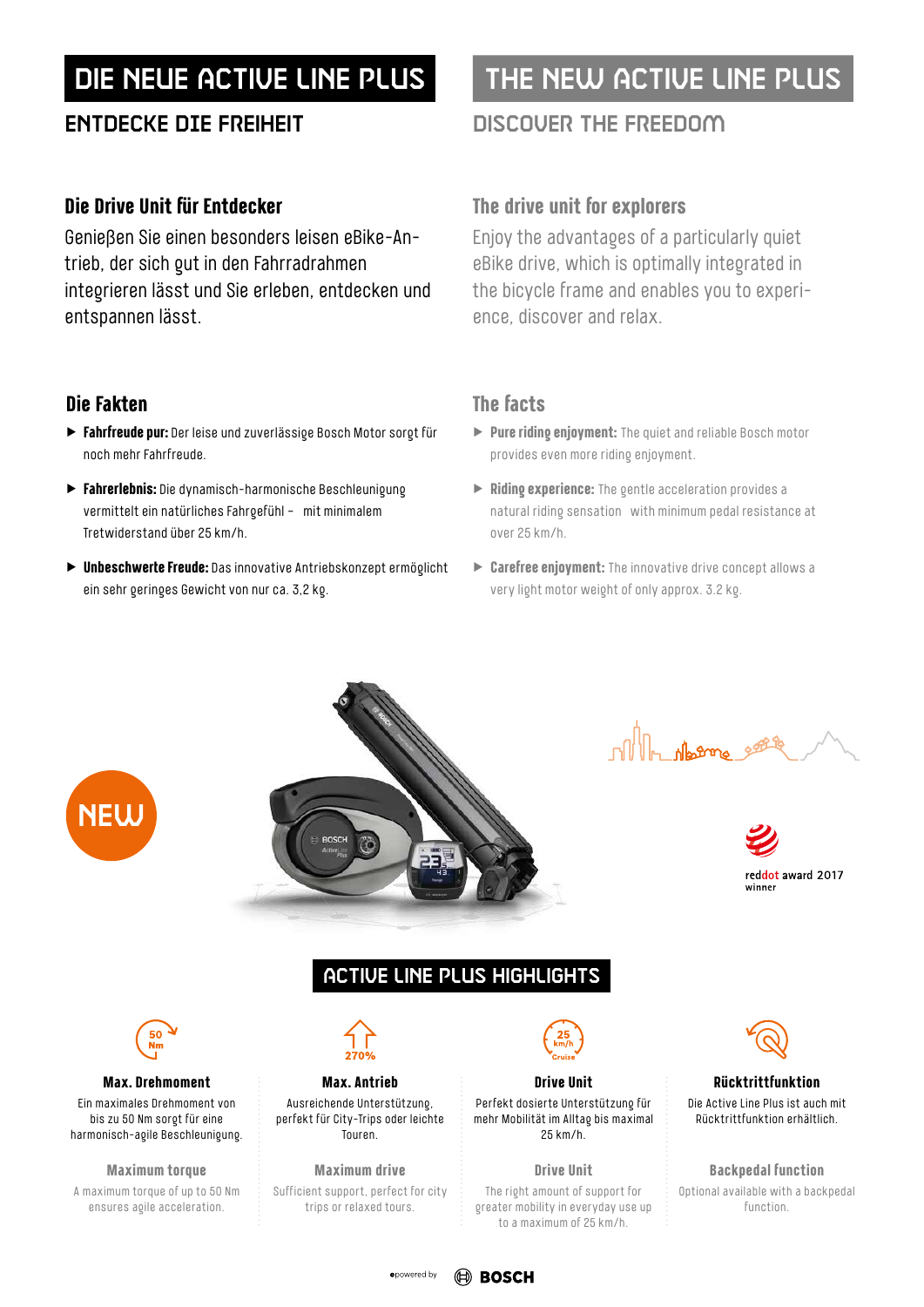# PERFORMANCE LINE

# SPÜRE DAS ABENTEUER

## **Sportlich unterwegs**

Das fein ausbalancierte System ermöglicht eine hohe Leistung und einen sportiven Fahrstil – bis 25 km/h mit der Drive Unit Performance Line Cruise oder mit bis zu 45 km/h mit der Variante Speed.

## **Die Fakten**

- ▶ **Starker Antritt:** Mit einem Drehmoment von bis zu 63 Nm bekommen Sie schon bei niedrigen Trittfrequenzen die volle Unterstützung. Das sorgt für ein kraftvolles Fahrverhalten, speziell beim Anfahren.
- ▶ **Leise und langlebig:** Präzise Motorsteuerung und schnelle Verarbeitung der Sensorsignale für ein Minimum an Geräuschentwicklung und Vibrationen. Der sichere Kettenlauf vermeidet Kettenabwürfe sowie Fehlbelastungen und reduziert den Verschleiß.
- ▶ **Innovative Schaltkonzepte:** Mit den eShift-Lösungen von NuVinci, Rohloff und Shimano schalten Sie auch die Performance Line integriert elektronisch, die Nabenschaltung von NuVinci oder Rohloff sogar bis 45 km/h.

# PERFORMANCE LINE

## FEEL THE ADVENTURE

## **The eBike becomes sporty**

The finely balanced system facilitates top performance and a sporty riding style – up to 25 km/h with the drive unit Performance Cruise or up to 45 km/h with the Speed variant.

## **The facts**

- ▶ **Powerful starting:** With a torque of up to 63 Nm, full support is available even at a low cadence. This ensures powerful riding behaviour, especially when starting.
- ▶ **Quiet and durable:** Precise motor control and fast processing of the sensor signals for minimal noise and vibration. The safe chain run prevents chain derailment and incorrect loading and reduces wear.
- ▶ **Versatile:** The integrated eShift solutions from NuVinci, Rohloff and Shimano change gear on the Performance Line electronically, while the automatic hub gear system from NuVinci or Rohloff provides support up to 45 km/h (speed pedelecs only).

# ACTIVE LINE ACTIVE LINE

# BEREIT FÜR DEN ALLTAG

## **Die Fakten**

- ▶ **Perfekt dosierte Unterstützung:** Optimale Kräfte-Balance bei jedem Tritt – für Touren und mehr Mobilität im Alltag bis maximal 25 km/h.
- ▶ **Wenig Verschleiß:** Die Schaltvorgangserkennung der Active Line schont die Komponenten und sorgt für leichte, flüssige Schaltabläufe.
- ▶ **Schneller und entspannt ans Ziel:** Das intelligente Drei-Sensoren-Konzept der Drive Unit sorgt mit mehr als 1.000 Messungen pro Sekunde für optimale Unterstützung und harmonische Leistungsentfaltung.

# EXPERIENCE MOBILITY

- ▶ **The right amount of support:** Perfect balance of force with every pedaling action - ideal for tours and greater mobility in everyday use, up to a maximum of 25 km/h.
- ▶ **Minimal wear:** The gear shift detection function of the Active Line preserves the components and ensures an easy, fluid shifting action.
- ▶ **Reach your destination faster and more relaxed:** The intelligent three-sensor drive unit concept takes more than 1,000 measurements per second to ensure outstanding support and a harmonious power characteristic.

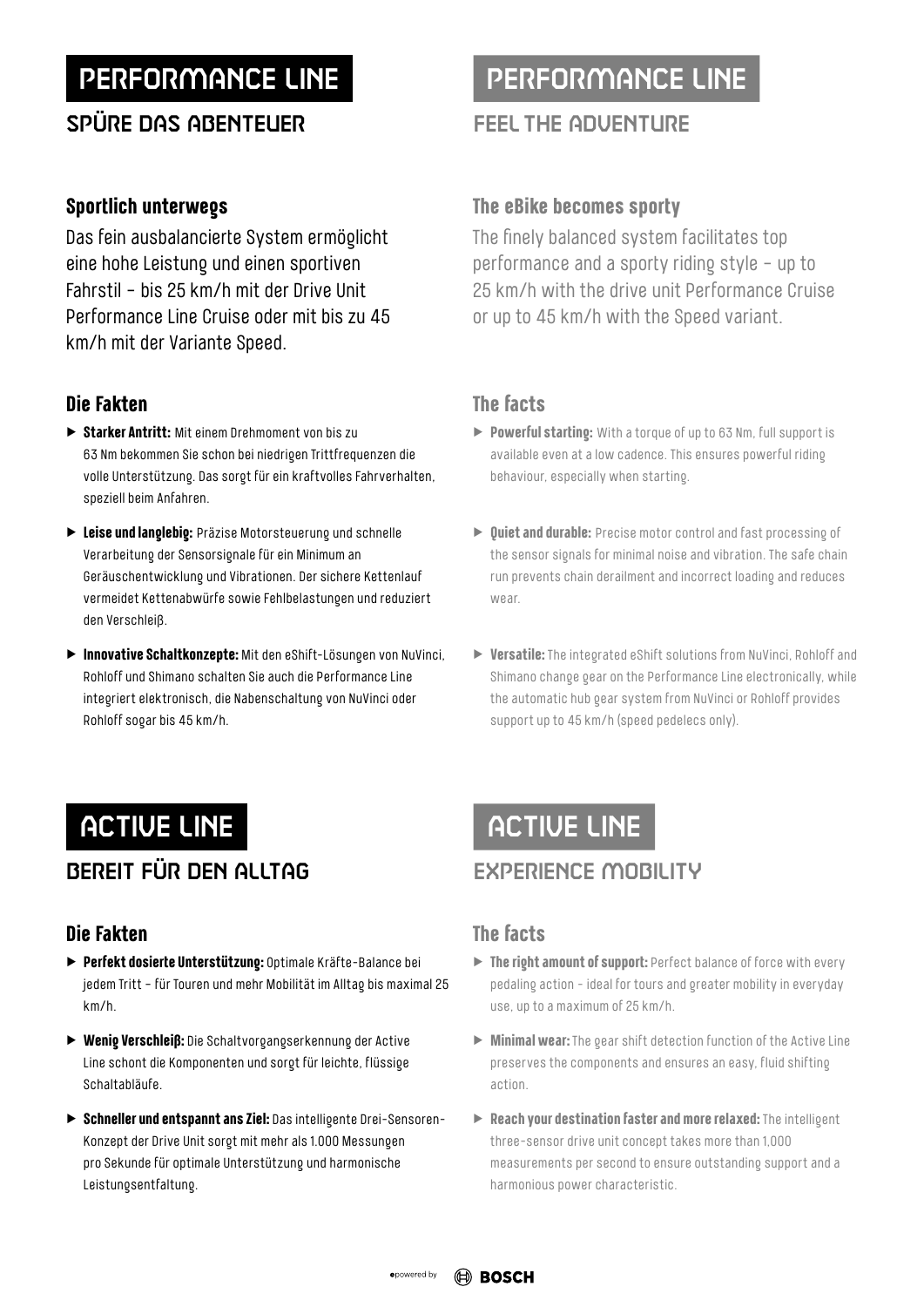

In derme ene

## PERFORMANCE LINE HIGHLIGHTS



### **Max. Drehmoment**

Sportlich dynamische Unterstützung bis zu 63 Nm sorgt für mehr Power beim Anfahren und kraftvolles Fahren in jeder Situation.

### **Maximum torque**

Sporty dynamic support of up to 63 Nm provides more power during start-up, aiding powerful riding in any situation.



## **Max. Antrieb**

Die Drive Unit liefert starke Unterstützung bei niedriger Trittfrequenz, zum Beispiel für mehr Power beim Anfahren am Berg.

**Maximum drive**

The drive unit provides strong support at low cadences for more power on hill starts.



### **Drive Unit**

Unterstützung in zwei Varianten: Cruise (25 km/h) und Speed (45 km/h).

### **Drive Unit**

Sporty dynamic support in two variants: Cruise (25 km/h) and Speed (45 km/h).



olle deterne s

## ACTIVE LINE HIGHLIGHTS



### **Max. Drehmoment**

Ein maximales Drehmoment von bis zu 50 Nm sorgt für eine harmonische Beschleunigung.

**Maximum torque** A maximum torque of up to 50 Nm ensures gentle acceleration.



## **Max. Antrieb**

Zusätzliche Unterstützung für den Fahrer sorgt für komfortables Vorankommen.

**Maximum drive** Sufficient support, perfect for city trips or relaxed tours.



### **Drive Unit**

Perfekt dosierte Unterstützung für mehr Mobilität im Alltag bis maximal 25 km/h.

### **Drive Unit**

The right amount of support for greater mobility in everyday use up to a maximum of 25 km/h.



### **Rücktrittfunktion**

Die Active Line ist auch mit Rücktrittfunktion erhältlich.

### **Backpedal function**

Optional available with a backpedal function.

### epowered by **ED BOSCH**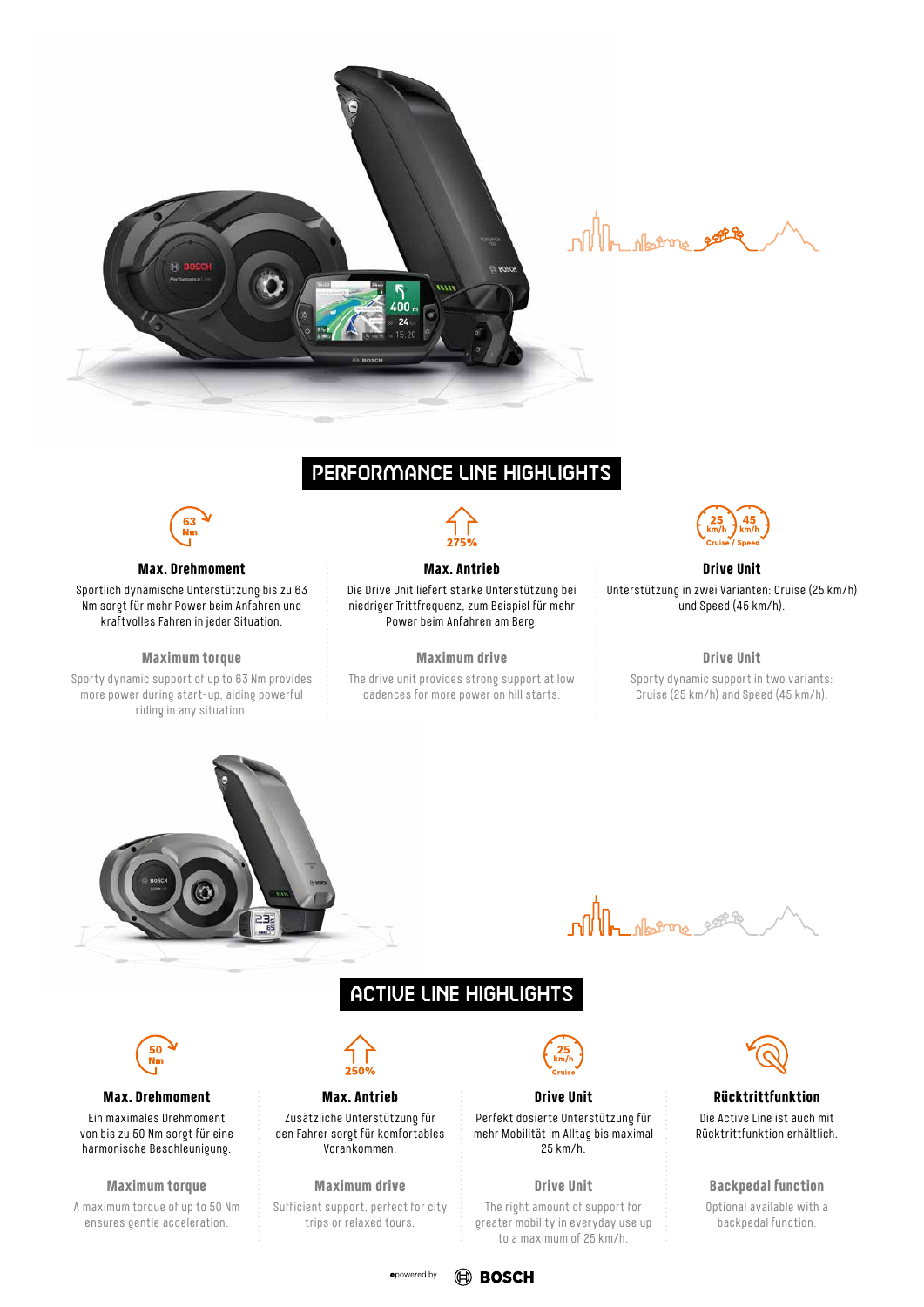# PERFORMANCE LINE CX PERFORMANCE LINE CX

# BEREIT FÜR DEN TRAIL LIVE THE TRAIL

## **Der Superlativ unter den Drive Units**

Ein Tritt ins Pedal, und die Kraft ist da. Die fein dosierte Unterstützung sorgt in jeder Situation für noch mehr Fahrspaß – und auch bei längeren Bergfahrten überhitzt die Performance Line CX nicht. Der speziell für das sportliche Fahren am Berg entwickelte eMTB-Modus hebt eMountainbiken auf ein neues Level.

## **Die Fakten**

- ▶ **Maximum Momentum:** Mit einem Drehmoment bis zu 75 Nm. Für eine sportliche Beschleunigung auch im alpinen Gelände, ganz ohne Wechseln der Fahrstufe
- ▶ **Trail Control:** Verbesserte Kontrolle in schwierigen Fahrsituationen. Ermöglicht müheloses Vorankommen und bestmögliche Traktion in technischen Bergaufpassagen und bei Hindernissen.
- ▶ **Direct Flow:** Perfekte Unterstützung ab dem ersten Tritt. Das Anfahren an steilen Anstiegen wird spürbar leichter.

## **The superlative among drive units**

One step on the pedal and the power kicks in. The perfectly delivered support provides even greater riding enjoyment in every situation and the Performance Line CX will not overheat, even during long ascents. Specially developed for sporty riding on mountainous terrain, eMTB mode raises eMountain biking to a new level.

## **The facts**

- ▶ **Maximum Momentum:** With a torque of up to 75 Nm. For sporty acceleration even in alpine terrain, without changing gear.
- ▶ **Trail Control:** Improved control in difficult riding situations. Enables effortless riding and optimal traction on technical uphill sections or over obstacles.
- ▶ **Direct Flow:** Perfect support as soon as you step into the pedals. Moving off on steep ascents is made significantly easier.



 $\mathbb{R}^n$ 

## PERFORMANCE LINE CX HIGHLIGHTS



### **Max. Drehmoment**

Mit einem Drehmoment bis zu 75 Nm. Für eine sportliche Beschleunigung auch im alpinen Gelände, ganz ohne Wechseln der Fahrstufe.

### **Maximum momentum**

With a torque of up to 75 Nm. For sporty acceleration even in alpine terrain, without changing gear.



## **Max. Antrieb**

Dauerhafte Unterstützung für den Fahrer ermöglicht kraftvollen Antrieb, schnelle Sprints und sehr sportliches Fahren.

### **Maximum drive**

Lasting support for riders enables powerful drive, fast sprints and a very sporty riding style.



### **Drive Unit**

Unterstützung bis 25 km/h. Auch bei langen Bergfahrten keine Überhitzung.

### **Drive Unit**

Support up to 25 km/h. No overheating, even during long ascents.

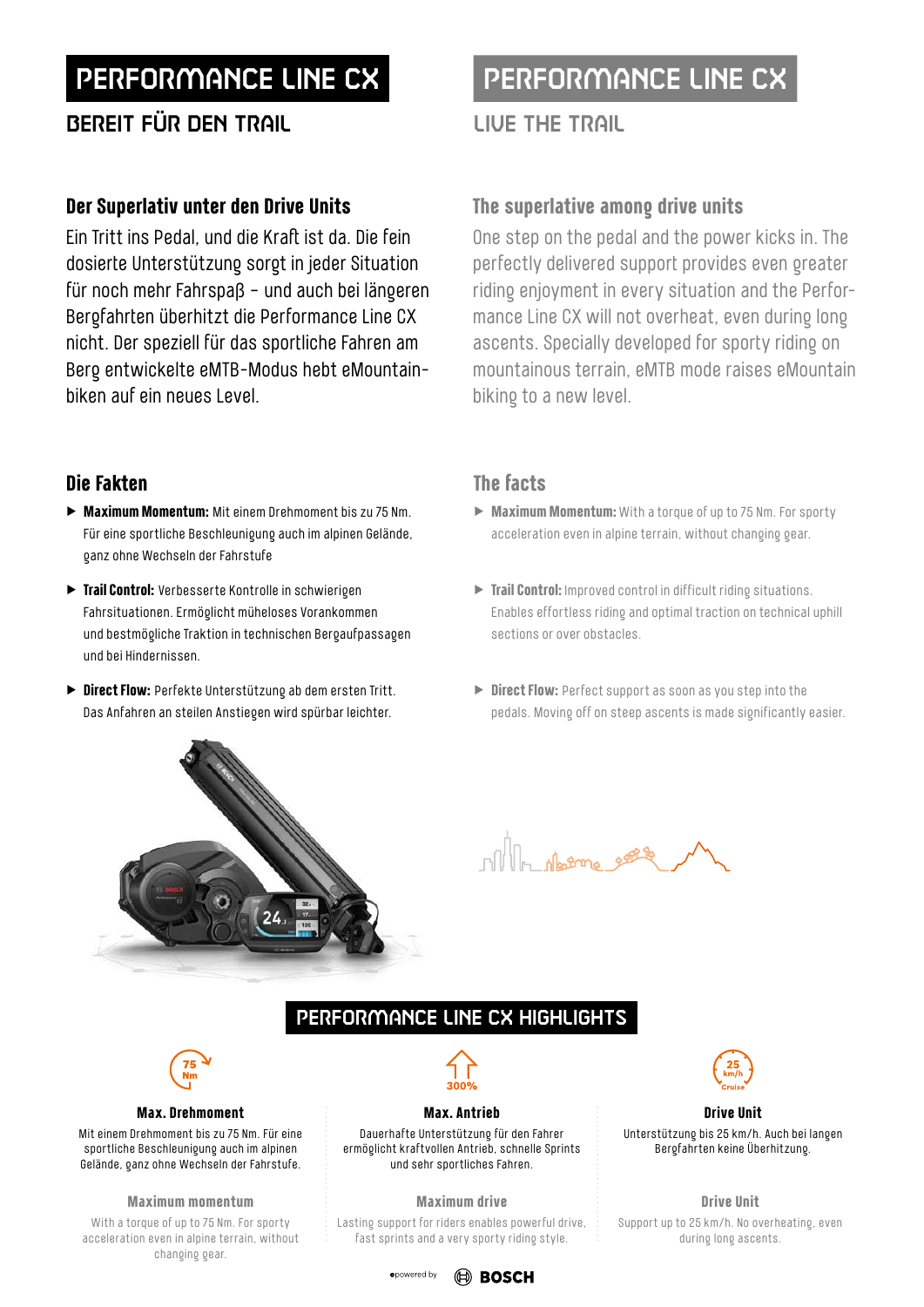# eMTB-MODUS eMTB-MODE

ExpAnd Your FLOW EXPAND YOUR FLOW

## **No Trigger! Ohne Moduswechsel zu mehr Fahrvergnügen**

Ein Modus für eMountainbiker: Der eMTB-Modus ersetzt den bisherigen Sport-Modus der Performance Line CX und variiert zwischen den Fahrmodi Tour und Turbo. Mit einem maximalen Drehmoment von bis zu 75 Nm verstärkt der Motor die Eigenleistung des Fahrers dynamisch zwischen 120 % und 300 %. Abhängig vom Pedaldruck passt sich die progressive Motorunterstützung automatisch der individuellen Fahrweise an. Das sorgt für ein natürliches Fahrgefühl und maximale Performance auf dem Trail.

## **No Trigger! More riding enjoyment without shifting modes**

The eMTB mode replaces the previous Sport mode of Performance Line CX and switches between the Tour and Turbo riding modes. With a maximum torque of up to 75 Nm, the motor dynamically supports the rider's own pedal power by between 120 % and 300 %. Depending on the pedal pressure, the progressive motor support automatically adapts to the individual riding style. This provides for a natural riding experience and maximum performance on the trail.



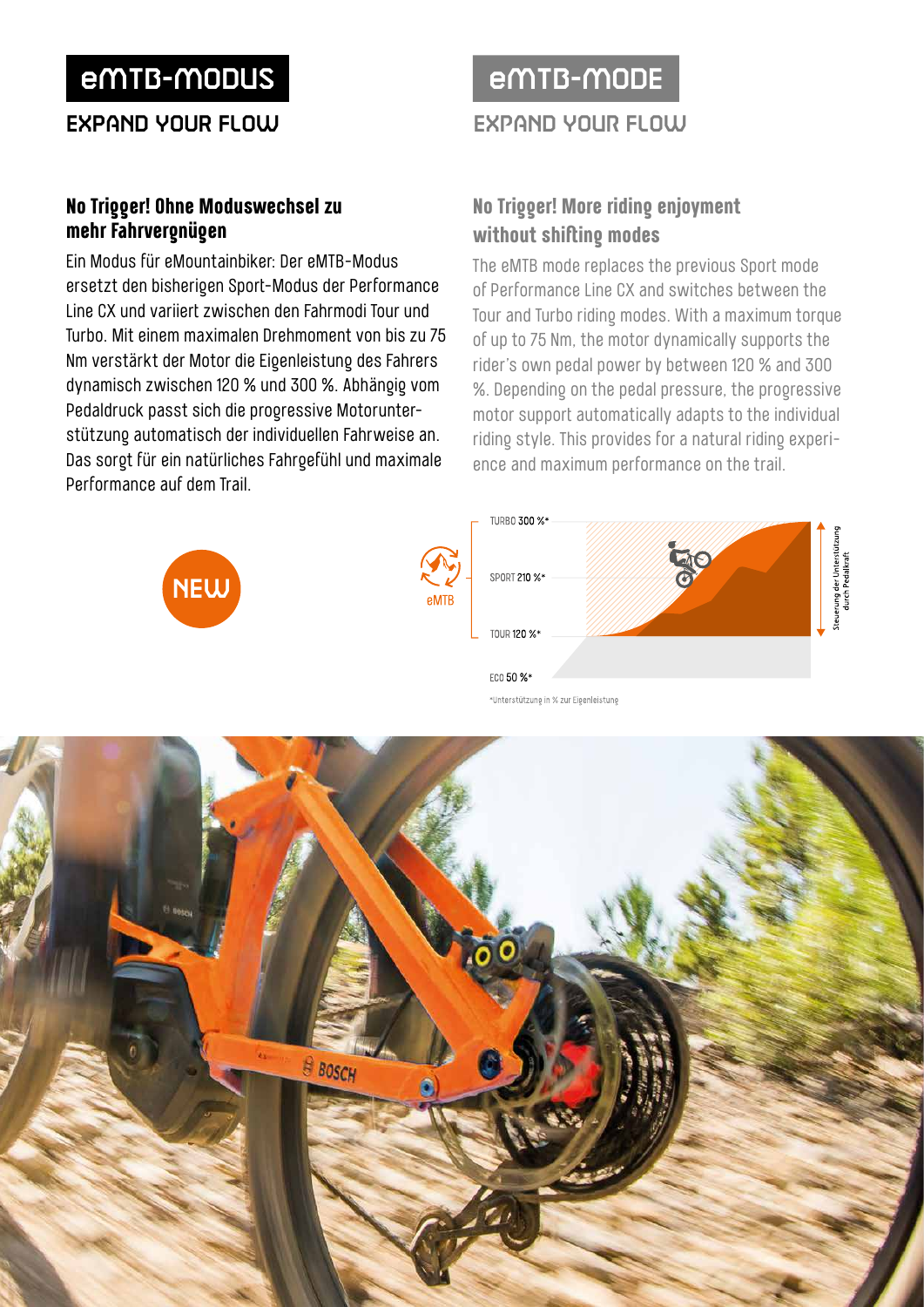



Die Bosch Akkus sind ein effizienter und ausdauernder Energielieferant – und die modernsten eBike-Akkus am Markt. Sie vereinen enorme Laufleistung, eine lange Lebenszeit und geringes Gewicht mit ergonomischem Design und einfachem Handling. Die hochwertigen Lithium-Ionen-Akkus sind mit einem Batterie-Management ausgestattet, das potentielle Fehlerquellen erkennt und die Zellen vor Überlastung schützt. DualBattery ermöglicht bis zu 1.000 Wh Kapazität.



Bosch batteries are an efficient, long-life energy source and the most state-of-the-art eBike batteries on the market. They combine impressive mileage performance, a long lifetime and low weight with an ergonomic design and simple handling. The high quality lithium-ion batteries have a battery management system that detects potential sources of error and protects cells from overloading. DualBattery permits capacities of up to 1,000 Wh.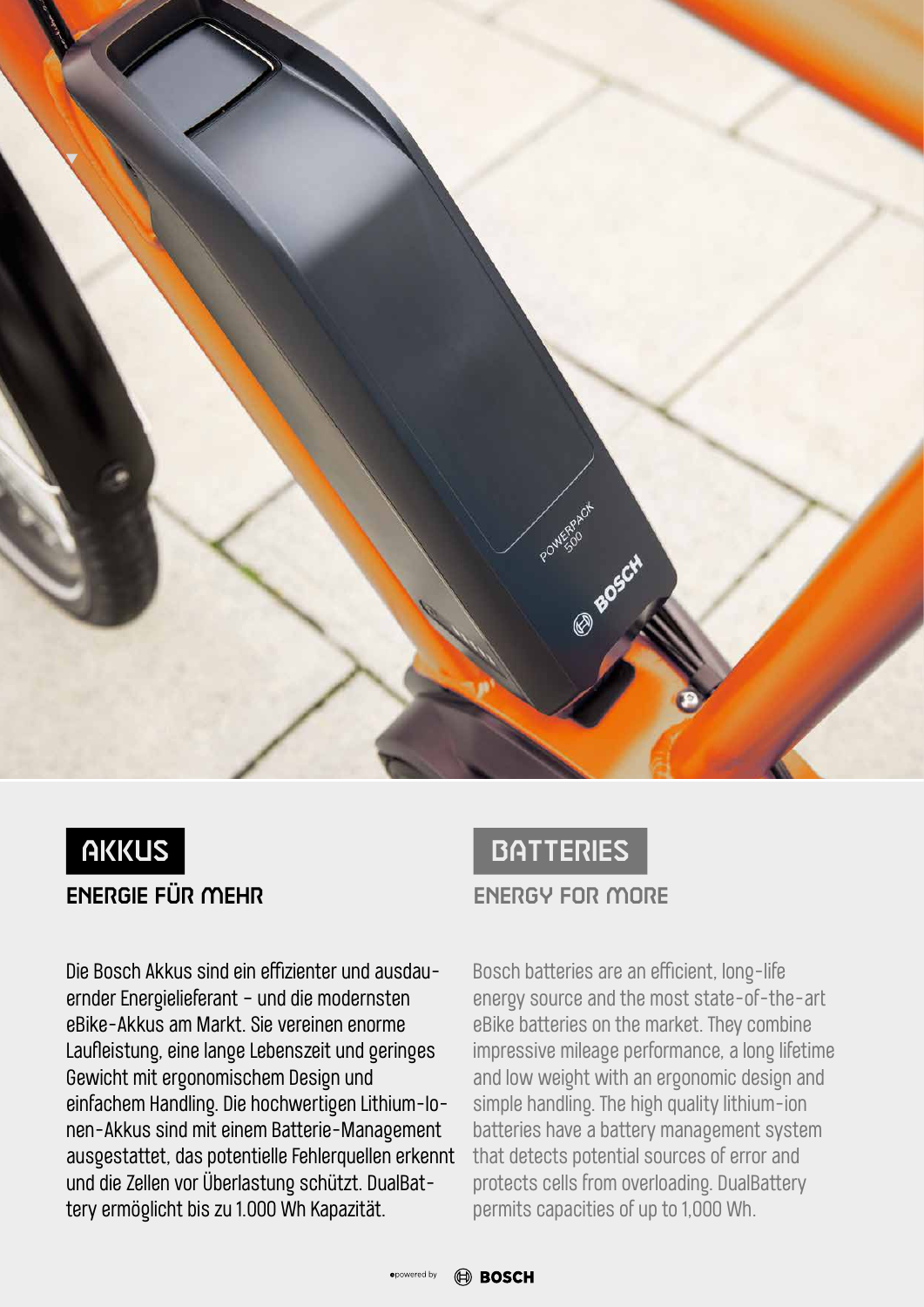# POWERTUBE

## KRAFT IM DESIGN

# POWER BY DESIGN **POWERTUBE**



Mit der PowerTube 500 setzt Bosch neue Standards und präsentiert einen reduzierten, zeitlosen Look gepaart mit ausgefeilter Technik. Der voll in den Fahrradrahmen integrierbare Lithium-Ionen-Akku eröffnet dank kompakter Abmessungen und minimalistischem Design Fahrradherstellern neue Möglichkeiten. Wahlweise kann er vertikal oder horizontal eingebaut werden. Der Akku ist nicht sichtbar und außerdem durch den Rahmen perfekt geschützt.

With the PowerTube 500, Bosch sets new standards and presents a pared-down, timeless look coupled with sophisticated technology. Thanks to compact dimensions and minimalistic design, the lithiumion batteries, which can be fully integrated into the bike frame, open up new options for bicycle manufacturers as they can be installed either vertically or horizontally. The battery is concealed and perfectly protected by the frame.

# **POWERPACKS**

# ENERGIE NACH MAß

# POWERPACKS

# ENERGY MADE TO MEASURE



Der Bosch PowerPack 500 ist bei gleicher Größe kaum schwerer als der PowerPack 400 und ermöglicht größere Reichweiten. Für die halbe Aufladung benötigt der Lithium-Ionen-Akku rund zwei Stunden, komplett aufgeladen ist der PowerPack 500 in ca. 4,5 Stunden mit dem Bosch Standard Charger. Der PowerPack 400 und der PowerPack 500 sind zuverlässige und langlebige Energiespeicher ohne Memory-Effekt und Selbstentladung.



The Bosch PowerPack 500 is the same size as and only slightly heavier than the PowerPack 400, but extends the range. The lithium-ion battery requires about two hours to charge 50 % and the PowerPack 500 takes approx. 4.5 hours to charge fully with the Bosch Standard Charger. The PowerPack 400 and the PowerPack 500 are reliable and durable energy-storage devices without memory effect and self-discharge.

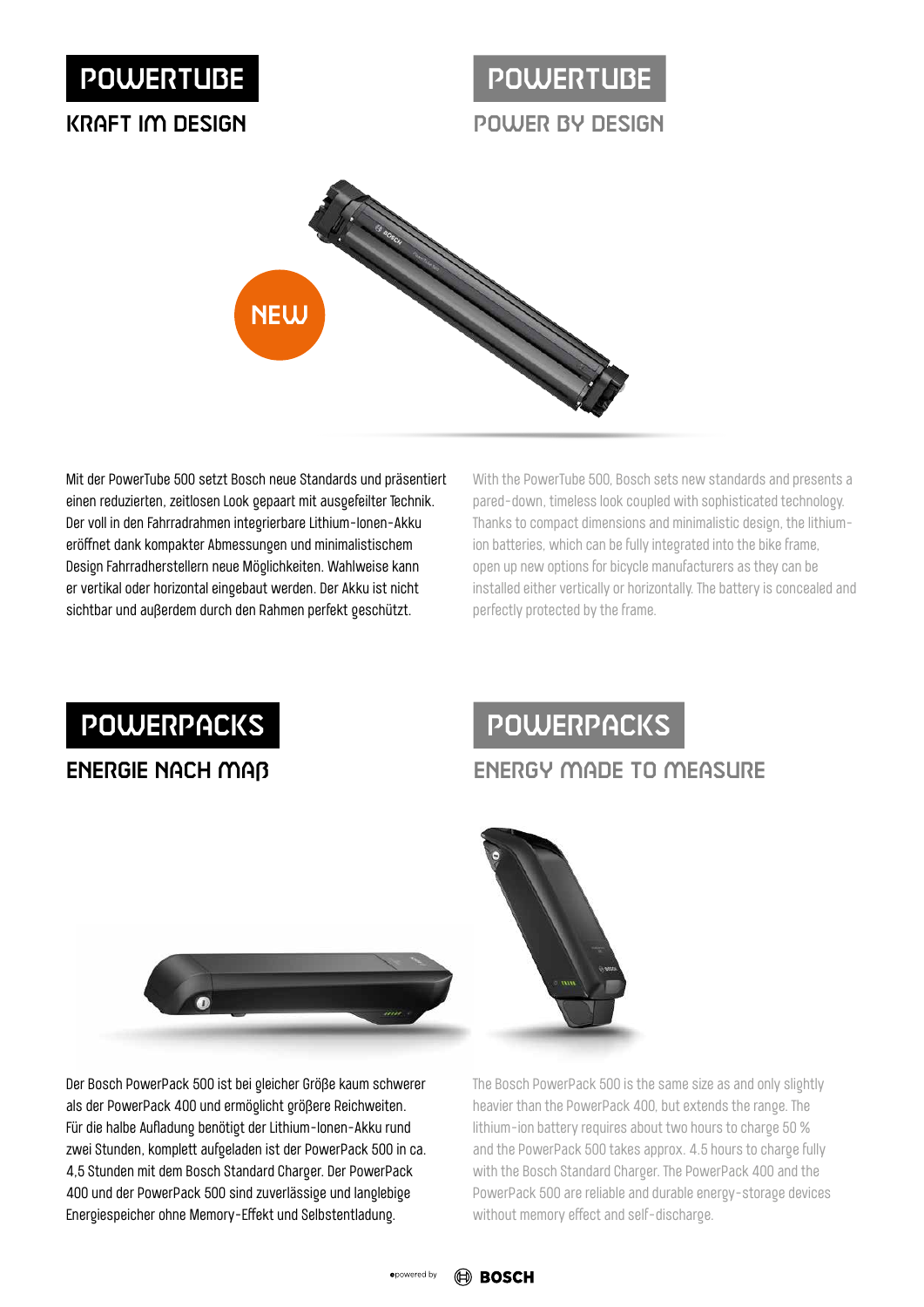# BORDCOMPUTER ON-BOARD COMPUTERS

# INTELLIGENZ AM LENKER INTELLIGENCE ON YOUR HANDLEBAR

# $\bigcirc$  Nyon

Nyon ist mehr als nur ein Bordcomputer für eBikes: Gemeinsam mit dem Online-Portal und der App bietet Nyon eBike-Connectivity der nächsten Generation. Mit neuen Features wird Nyon einmal mehr zum Primus der eBike-Bordcomputer.

Nyon is more than just an on-board computer for eBikes: Nyon offers eBike connectivity for the next generation in conjunction with the online portal and app. With new features, Nyon once again takes pole position among eBike on-board computers.



## RIDE **Alles im Blick**

Nyon zeigt Ihnen alle wichtigen Informationen auf einen Blick.

# RIDE

**Clear overview**

Nyon shows you all the most important information at a glance.



## **Trainings-Funktion**

Nyon informiert und motiviert Sie mit allen relevanten Fitness-Daten in Echtzeit.



Nyon informiert Sie mit einem Pop-up auf dem Display über den Eingang neuer SMS-Nachrichten.

## **Training function** FITNESS FITNESS

Nyon provides all the relevant fitness data in real time to motivate you while riding.

# **Komfortable Routenplanung**

Planen Sie Ihre eigenen Routen auf dem Portal, Nyon oder der eBike Connect App.

## **Convenient route planning** NAVIGATION NAVIGATION

Plan your own routes using the portal, Nyon or the eBike Connect app.



## **SMARTPHONE** FUNCTION

**Messaging service**

When the Nyon receives a new SMS, a pop-up notification appears on the display.

# **INTUUIA**

## CLEVER UND ÜBERSICHTLICH CLEVER AND CLEARLY ARRANGED

## **Die Fakten**

- ▶ **Top Bedienkomfort:** Einfache Bedienung über die separate Bedieneinheit.
- ▶ **Ideal für unterwegs:** Auch vom eBike abgenommen lassen sich alle wichtigen Informationen, wie zum Beispiel die Gesamtdistanz, abrufen.
- ▶ **Praktisch:** Gute Lesbarkeit bei allen Lichtbedingungen, beispielhafte Ergonomie und ergonomisches Handling.



- ▶ **Maximum ease of use:** Easy operation via the separate control unit.
- ▶ **Ideal for traveling:** Even when removed from the eBike, all important information, such as the total distance, can be called up.
- ▶ **Practical:** Good readability under all lighting conditions, exemplary ergonomics and ergonomic handling.

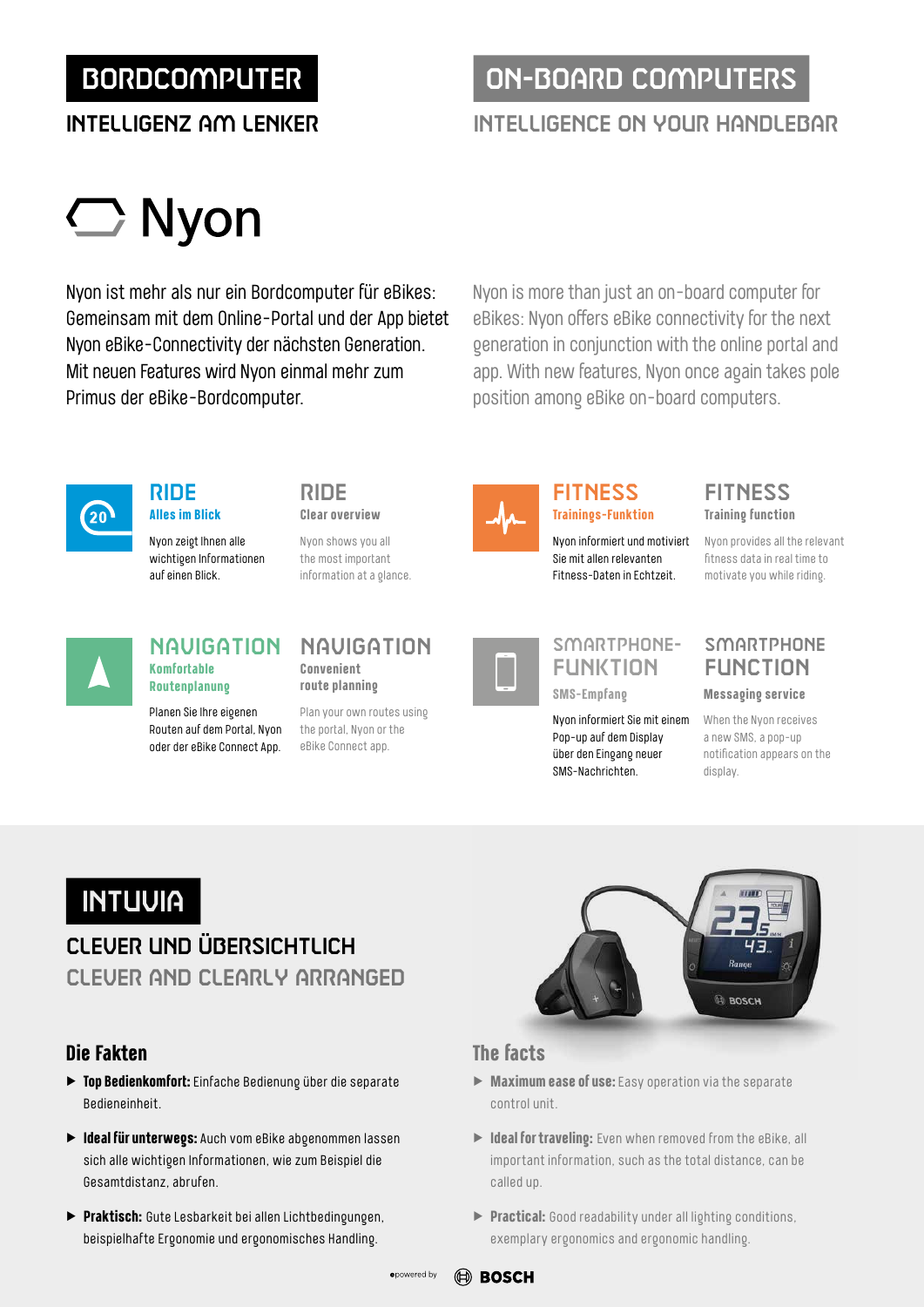

## *eBike Connect* **Smartphone App**

Mit der eBike Connect App verbinden Sie Nyon via Bluetooth mit Ihrem Smartphone. Verändern Sie Ihre Einstellungen, übertragen Sie Routen oder nutzen Sie zusätzliche Premiumfunktionen.

## *eBike Connect smartphone app*

You can use the eBike Connect app to connect Nyon to your smartphone via Bluetooth. You can modify settings, transfer route plans or use additional premium functions.

## *eBike Connect* **Online Portal**

Im Online-Portal eBike Connect haben Sie alle relevanten Informationen auf Ihrem Tablet oder Ihrem PC im Blick. Die Datenübertragung zwischen Portal und Nyon erfolgt einfach mittels WLAN.

## *eBike Connect online portal*

You can monitor all the relevant information with ease on your tablet, smartphone or PC via the eBike-connect online portal. Data is transferred easily between the portal and Nyon via Wi-Fi.

# PURION

KOMPAKTER PURIST COMPACT PURIST

## **Die Fakten**

- ▶ **Übersichtliches Display:** Ladezustand, Geschwindigkeit, Fahrmodus, Reichweite, Trip-Distanz, Gesamtdistanz.
- ▶ **Optimale Lesbarkeit:** Das von hinten beleuchtete spiegelfreie Display ermöglicht das Erkennen aller Fahrdaten.
- ▶ **Service-Information:** Die optionale Service-Intervall-Anzeige erinnert Sie daran, den nächsten Service Termin für Ihr eBike zu vereinbaren.



- ▶ **Clearly arranged display:** Charge status, speed, riding mode, range, trip distance and total distance.
- ▶ **Outstanding readability:** The backlit non-glare display allows you to read all riding data clearly.
- ▶ **Service information:** The optional interval display always reminds you when the eBike is next due for a service.

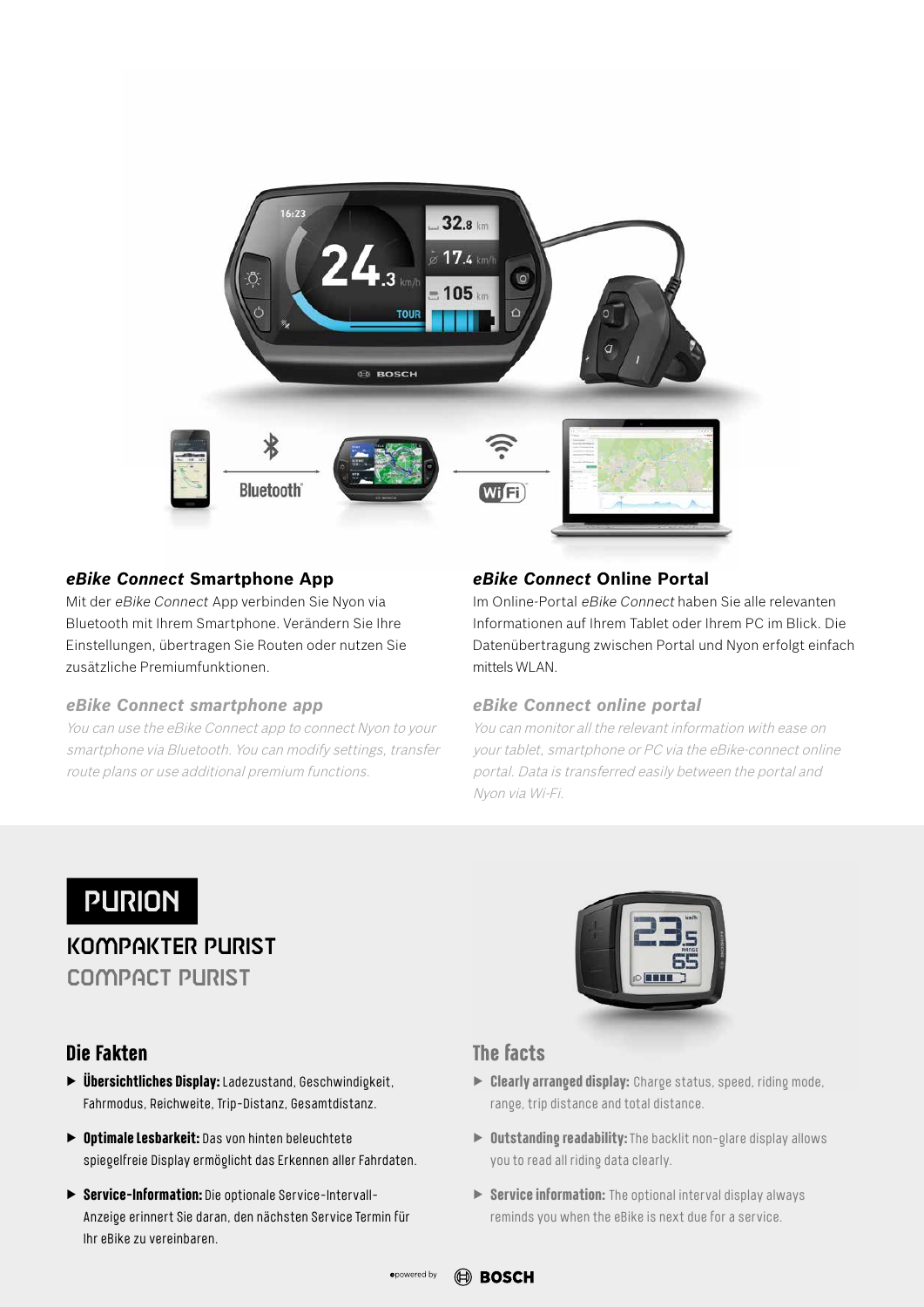# TECHNISCHE DETAILS

# DRIVE UNITS

|                                                                                                                                    | <b>Active Line</b><br>Cruise 25 km/h                                   |                                                                        | <b>Active Line Plus</b><br>Cruise 25 km/h                              |                                                                        | <b>Performance Line</b><br>Cruise 25 km/h                              |                                                                        | <b>Performance Line</b><br>Speed 45 km/h                               | <b>Performance Line CX</b><br>25 km/h                             |
|------------------------------------------------------------------------------------------------------------------------------------|------------------------------------------------------------------------|------------------------------------------------------------------------|------------------------------------------------------------------------|------------------------------------------------------------------------|------------------------------------------------------------------------|------------------------------------------------------------------------|------------------------------------------------------------------------|-------------------------------------------------------------------|
| Schaltart                                                                                                                          | Kettenschaltung                                                        | Nabenschaltung                                                         | Kettenschaltung                                                        | Nabenschaltung                                                         | Kettenschaltung                                                        | Nabenschaltung                                                         | Kettenschaltung                                                        | Kettenschaltung                                                   |
| Leistung                                                                                                                           | 250 Watt                                                               | 250 Watt                                                               | 250 Watt                                                               | 250 Watt                                                               | 250 Watt                                                               | 250 Watt                                                               | 350 Watt                                                               | 250 Watt                                                          |
| Unterstützungsstufe (%)                                                                                                            | <b>TURBO: 250</b><br><b>SPORT: 170</b><br><b>TOUR: 100</b><br>ECO: 40  | <b>TURBO: 250</b><br><b>SPORT: 170</b><br><b>TOUR: 100</b><br>ECO: 40  | <b>TURBO: 270</b><br><b>SPORT: 180</b><br><b>TOUR: 100</b><br>ECO: 40  | <b>TURBO: 250</b><br><b>SPORT: 170</b><br><b>TOUR: 100</b><br>ECO: 40  | <b>TURBO: 275</b><br><b>SPORT: 190</b><br><b>TOUR: 120</b><br>ECO: 50  | <b>TURBO: 260</b><br><b>SPORT: 170</b><br><b>TOUR: 110</b><br>ECO: 50  | <b>TURBO: 275</b><br><b>SPORT: 190</b><br><b>TOUR: 120</b><br>ECO: 55  | <b>TURBO: 300</b><br>eMTB: 120-300<br><b>TOUR: 120</b><br>ECO: 50 |
| Maximal mögliches<br>Antriebsdrehmoment<br>(Nm) - (umgerechnet auf ein<br>Übersetzungsverhältnis 1:1<br>Tretkurbel zu Kettenblatt) | <b>TURBO: 40</b><br>SPORT: 38<br><b>TOUR: 35</b><br>ECO: 30            | <b>TURBO: 40</b><br>SPORT: 38<br><b>TOUR: 35</b><br>ECO: 30            | <b>TURBO: 50</b><br>SPORT: 45<br><b>TOUR: 40</b><br>ECO: 35            | <b>TURBO: 50</b><br>SPORT: 45<br><b>TOUR: 40</b><br>ECO: 35            | <b>TURBO: 63</b><br>SPORT: 55<br><b>TOUR: 50</b><br>ECO: 40            | <b>TURBO: 50</b><br>SPORT: 50<br><b>TOUR: 45</b><br>ECO: 40            | <b>TURBO: 63</b><br>SPORT: 55<br><b>TOUR: 50</b><br>ECO: 40            | <b>TURBO: 75</b><br>eMTB: 75<br><b>TOUR: 50</b><br>ECO: 40        |
| Unterstützung bis<br>maximale<br>Trittfrequenz (U/min)                                                                             | <b>TURBO: 100</b><br><b>SPORT: 100</b><br><b>TOUR: 100</b><br>ECO: 100 | <b>TURBO: 100</b><br><b>SPORT: 100</b><br><b>TOUR: 100</b><br>ECO: 100 | <b>TURBO: 105</b><br><b>SPORT: 105</b><br><b>TOUR: 105</b><br>ECO: 105 | <b>TURBO: 105</b><br><b>SPORT: 105</b><br><b>TOUR: 105</b><br>ECO: 105 | <b>TURBO: 120</b><br><b>SPORT: 120</b><br><b>TOUR: 120</b><br>ECO: 120 | <b>TURBO: 120</b><br><b>SPORT: 120</b><br><b>TOUR: 120</b><br>ECO: 120 | <b>TURBO: 120</b><br><b>SPORT: 120</b><br><b>TOUR: 120</b><br>ECO: 120 | <b>TURBO: 120</b><br>eMTB: 120<br><b>TOUR: 120</b><br>ECO: 120    |
| Anfahrverhalten                                                                                                                    | Harmonisch                                                             | Harmonisch                                                             | Harmonisch<br>agil                                                     | Harmonisch<br>agil                                                     | Sportlich                                                              | Dynamisch                                                              | Sportlich                                                              | Sehr Sportlich                                                    |
| Max. Unterstützung bis                                                                                                             | 25 km/h                                                                | 25 km/h                                                                | 25 km/h                                                                | 25 km/h                                                                | 25 km/h                                                                | 25 km/h                                                                | 45 km/h                                                                | 25 km/h                                                           |
| Rücktrittfunktion                                                                                                                  | nein                                                                   | optional                                                               | nein                                                                   | optional                                                               | nein                                                                   | nein                                                                   | nein                                                                   | nein                                                              |
| Schalterkennung                                                                                                                    | ja                                                                     | nein                                                                   | ja                                                                     | nein                                                                   | ja                                                                     | nein                                                                   | ja                                                                     | ja (dynamisch)                                                    |
| Gewicht                                                                                                                            | $2,9$ kg                                                               | $2,9$ kg                                                               | 3.2 <sub>kg</sub>                                                      | $3,2$ kg                                                               | $< 4.0$ kg                                                             | $< 4.0$ kg                                                             | $< 4.0$ kg                                                             | $<$ 4,0 kg                                                        |

# TECHNISCHE DETAILS

# **AKKUS**

|                                             | PowerPack 300                         | PowerPack 400                         | PowerPack 500                         | PowerTube 500                     |  |
|---------------------------------------------|---------------------------------------|---------------------------------------|---------------------------------------|-----------------------------------|--|
| Montageart                                  | Rahmenakku<br>Gepäckträgerakku        | Rahmenakku<br>Gepäckträgerakku        | Rahmenakku<br>Gepäckträgerakku        | Im Rahmen:<br>Horizontal/Vertikal |  |
| Spannung                                    | 36 V                                  | 36 V                                  | 36 V                                  | 36 V                              |  |
| Kapazität                                   | $8,2$ Ah                              | 11,0 Ah                               | 13,4 Ah                               | 13,4 Ah                           |  |
| Energiegehalt                               | ca. 300 Wh                            | ca. 400 Wh                            | ca. 500 Wh                            | ca. 500 Wh                        |  |
| Gewicht<br>Rahmenakku:<br>Gepäckträgerakku: | ca. 2,5 kg<br>ca. 2,6 kg              | ca. 2,5 kg<br>ca. 2,6 kg              | ca. 2,6 kg<br>ca. 2,7 kg              | ca. 2,8 kg                        |  |
| Größe<br>Rahmenakku:<br>Gepäckträgerakku:   | 325 x 92 x 90 mm<br>372 x 122 x 80 mm | 325 x 92 x 90 mm<br>372 x 122 x 80 mm | 325 x 92 x 90 mm<br>372 x 122 x 80 mm | 349 x 84 x 65 mm                  |  |
| Kompatibel mit DualBattery                  |                                       |                                       |                                       |                                   |  |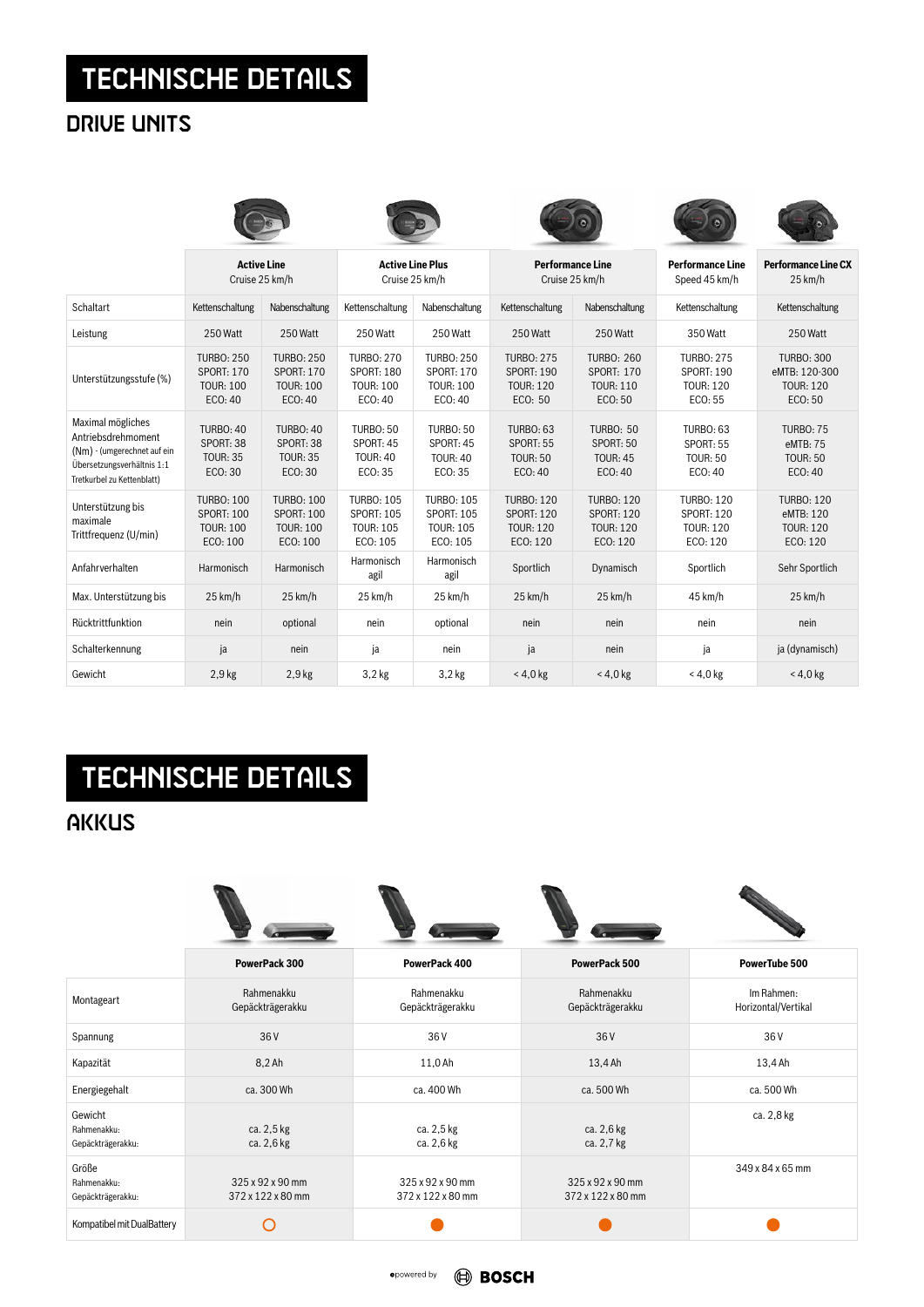# TECHNISCHE DETAILS

## CHARGER / NYON

|                  | <b>Compact Charger</b>                                                                                                                                | <b>Standard Charger</b>                      |  |  |  |
|------------------|-------------------------------------------------------------------------------------------------------------------------------------------------------|----------------------------------------------|--|--|--|
| <b>Ladestrom</b> | max. 2A                                                                                                                                               | max. 4A                                      |  |  |  |
| <b>Spannung</b>  | $100 - 240V$                                                                                                                                          | $220 - 240V$                                 |  |  |  |
| Größe            | ca. $160 \times 75 \times 45$ mm                                                                                                                      | ca. $190 \times 86 \times 54$ mm             |  |  |  |
| Kabellängen      | AC-Input: ca. 1,5 m,<br>DC-Output: ca. 1,0 m                                                                                                          | AC-Input: ca. 1,5 m,<br>DC-Output: ca. 1,0 m |  |  |  |
| <b>Stecker</b>   | Länderspezifischer<br>Netzstecker                                                                                                                     | Länderspezifischer<br>Netzstecker            |  |  |  |
| Gewicht          | ca. 600 Gramm                                                                                                                                         | ca. 800 Gramm                                |  |  |  |
| Kompatibilität   | Active Line / Active Line Plus / Performance Line / Performance Line CX<br>kompatibel, Classic+ Line kompatibel über Adapterstecker (optionales Teil) |                                              |  |  |  |



**Ladezeit Ladezeit**



### **Hardware facts**

- ▶ Transflektives 4,3-Zoll-TFT-Farbdisplay (480 × 272 Pixel, 16 Mio. Farben, 95 × 53 mm aktiver Bereich)
- ▶ 8 GB Speicherkapazität
- ▶ 5-Wege-Joystick für intuitive Bedienung am Bordcomputer Nyon und an der separaten Bedieneinheit
- ▶ 3 Tasten für An/Aus, Licht und Home
- ▶ Walk-Assist-Knopf an der separaten Bedieneinheit
- ▶ Integriertes hochpräzises GPS-Modul
- ▶ Integrierter Kompass und hochauflösender barometrischer Luftdrucksensor
- ▶ Umgebungslichtsensor kontrolliert automatisch die Hintergrundbeleuchtung des Displays bei Tag und Nacht
- ▶ Integrierter Akku liefert im Offboard-Modus für ca. eine Stunde Strom; Onboard wird er vom eBike Akku geladen
- ▶ Robust und mit geschlossener USB-Kappe IPx7-wasserdicht
- ▶ Temperaturbereich:  $-5$  °C bis +40 °C (Betrieb) und  $-10$  °C bis +60 °C (Lagerung)

## **Connectivity facts**

- ▶ WiFi-Connectivity zur direkten und bequemen Synchronisation
- ▶ (Activity-Sync., Karten-Update, Software-Update) über Ihren Router oder andere Access Points
- ▶ Smartphone-App für kompatible Smartphones: Android mind. 4.0.3. und iPhone mind. 5, 5S, 5C ab iOS-Version 8
- ▶ Online-Portal (Dashboard, Aktivitäten, Routenplanung)
- ▶ Bluetooth-Connectivity zu kompatiblen Smartphones
- ▶ Bluetooth-Connectivity (Bluetooth 4.0) für Herzfrequenzbrustgurte, wie z. B. Polar H7
- ▶ Micro-AB-USB-Schnittstelle zur Diagnose durch Ihren Fachhändler, zum Laden des Nyon-Akkus und zum Laden von externen Geräten wie MP3-Player und kompatiblen Smartphones

### **Weitere Features**

| ×.    | Ride & Fitness - Benutzerdefinierte Bildschirmanzeige         |
|-------|---------------------------------------------------------------|
|       | $\Box$ Ride – Benutzerdefinierte Fahrmodi                     |
| l a l | Navigation - Tracking                                         |
| L.    | Navigation – Routenplanung mit Zwischenzielen (weltweit)      |
|       | O Navigation - Anzeige Energieverbrauch                       |
| L.    | Navigation – Routenplanung mit Sonderzielen                   |
|       | O Navigation – Neues Tastaturformat                           |
| L.    | Navigation - 2D- oder 3D-Standardansicht                      |
|       | $\bullet$ Navigation – Verschieben des Kartenabschnitts       |
| l.    | Navigation – "eMountainbike"-Route                            |
|       | O Navigation - Neues Kartenmaterial                           |
|       | Restreichweitenansicht auf Karte (Kreis)                      |
|       | $\Box$ Topo-Reichweiten Anzeige                               |
|       | ■ Fitness (aktueller Trainingseffekt, Herzfrequenz, Kalorien) |
| l.    | SMS-Eingangsanzeige                                           |
|       | Import und Export von GPX-Dateien                             |
|       | ■ Manuelle Höhenkalibrierung                                  |
|       | Service-Intervall-Anzeige möglich                             |
|       | $\blacksquare$ eShift-Unterstützung                           |
|       | $\blacksquare$ Schaltempfehlung                               |
|       | <b>Basispaket (kostenlos)</b>                                 |
|       | $\Box$ Premium (kostenpflichtig über In-App-Purchase)         |
|       | O Neuheiten im Basispaket                                     |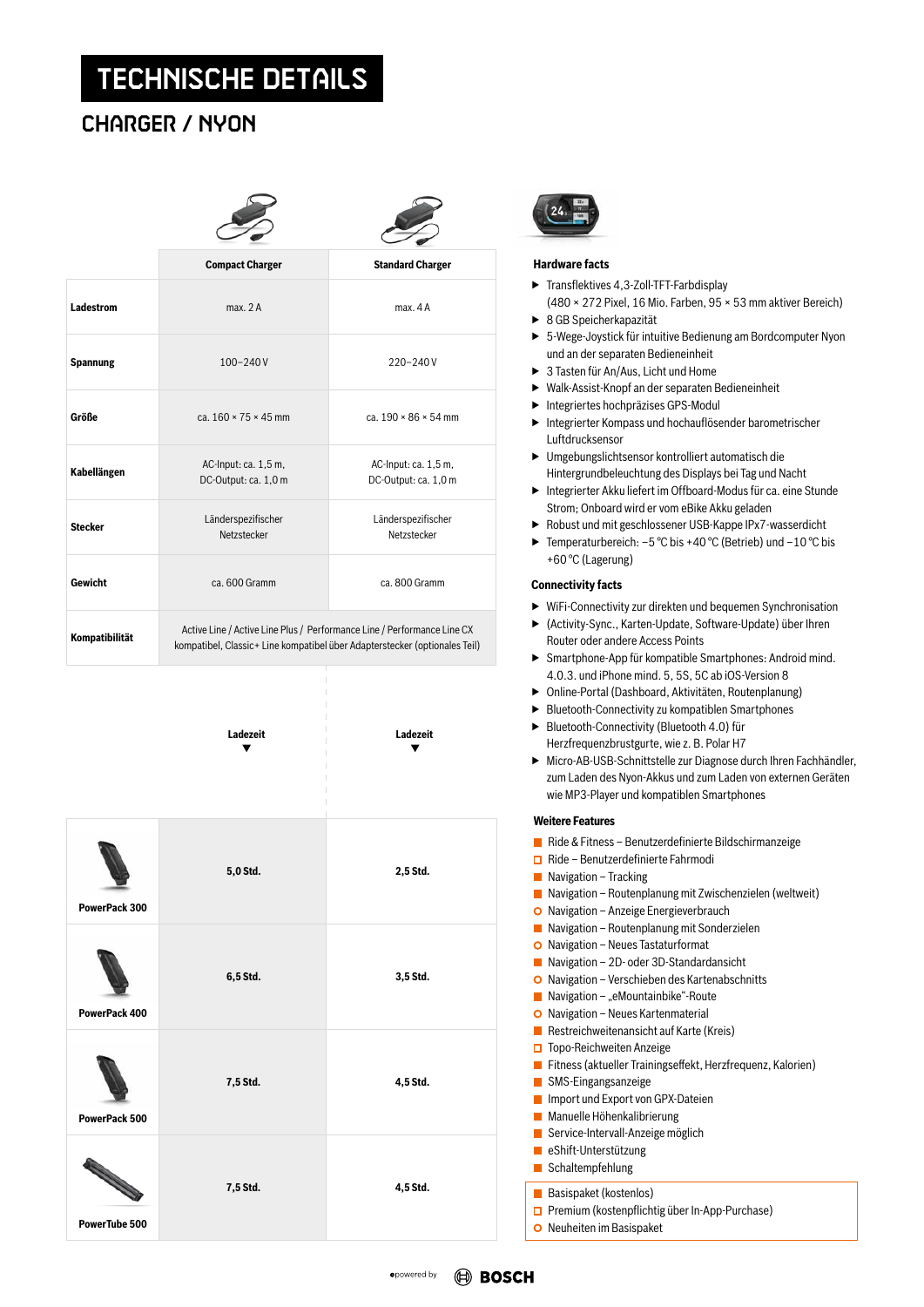# TECHNICAL DETAILS

# DRIVE UNITS

|                                                                                                      | <b>Active Line</b><br>Cruise 25 km/h                                   |                                                                        | <b>Active Line Plus</b><br>Cruise 25 km/h                              |                                                                        | <b>Performance Line</b><br>Cruise 25 km/h                              |                                                                        | <b>Performance Line</b><br>Speed 45 km/h                               | <b>Performance Line CX</b><br>25 km/h                             |
|------------------------------------------------------------------------------------------------------|------------------------------------------------------------------------|------------------------------------------------------------------------|------------------------------------------------------------------------|------------------------------------------------------------------------|------------------------------------------------------------------------|------------------------------------------------------------------------|------------------------------------------------------------------------|-------------------------------------------------------------------|
| Gear system type                                                                                     | Derailleur                                                             | Hub gear                                                               | Derailleur                                                             | Hub gear                                                               | Derailleur                                                             | Hub gear                                                               | Derailleur                                                             | Derailleur                                                        |
| Power                                                                                                | 250 watts                                                              | 250 watts                                                              | 250 watts                                                              | 250 watts                                                              | 250 watts                                                              | 250 watts                                                              | 350 watts                                                              | 250 watts                                                         |
| Support level (%)                                                                                    | <b>TURBO: 250</b><br><b>SPORT: 170</b><br><b>TOUR: 100</b><br>ECO: 40  | <b>TURBO: 250</b><br><b>SPORT: 170</b><br><b>TOUR: 100</b><br>ECO: 40  | <b>TURBO: 270</b><br><b>SPORT: 180</b><br><b>TOUR: 100</b><br>ECO: 40  | <b>TURBO: 250</b><br><b>SPORT: 170</b><br><b>TOUR: 100</b><br>ECO: 40  | <b>TURBO: 275</b><br><b>SPORT: 190</b><br><b>TOUR: 120</b><br>ECO: 50  | <b>TURBO: 260</b><br><b>SPORT: 170</b><br><b>TOUR: 110</b><br>ECO: 50  | <b>TURBO: 275</b><br><b>SPORT: 190</b><br><b>TOUR: 120</b><br>ECO: 55  | <b>TURBO: 300</b><br>eMTB: 120-300<br><b>TOUR: 120</b><br>ECO: 50 |
| Maximal possible drive<br>torque (Nm)<br>(converted to a gear ratio of<br>1:1 crankset to chainring) | <b>TURBO: 40</b><br>SPORT: 38<br><b>TOUR: 35</b><br>ECO: 30            | <b>TURBO: 40</b><br>SPORT: 38<br><b>TOUR: 35</b><br>ECO: 30            | <b>TURBO: 50</b><br>SPORT: 45<br><b>TOUR: 40</b><br>ECO: 35            | <b>TURBO: 50</b><br>SPORT: 45<br><b>TOUR: 40</b><br>ECO: 35            | <b>TURBO: 63</b><br>SPORT: 55<br><b>TOUR: 50</b><br>ECO: 40            | <b>TURBO: 50</b><br>SPORT: 50<br><b>TOUR: 45</b><br>ECO: 40            | <b>TURBO: 63</b><br>SPORT: 55<br><b>TOUR: 50</b><br>ECO: 40            | <b>TURBO: 75</b><br>eMTB: 75<br><b>TOUR: 50</b><br>ECO: 40        |
| Maximum cadence (rpm)<br>with drive support                                                          | <b>TURBO: 100</b><br><b>SPORT: 100</b><br><b>TOUR: 100</b><br>ECO: 100 | <b>TURBO: 100</b><br><b>SPORT: 100</b><br><b>TOUR: 100</b><br>ECO: 100 | <b>TURBO: 105</b><br><b>SPORT: 105</b><br><b>TOUR: 105</b><br>ECO: 105 | <b>TURBO: 105</b><br><b>SPORT: 105</b><br><b>TOUR: 105</b><br>ECO: 105 | <b>TURBO: 120</b><br><b>SPORT: 120</b><br><b>TOUR: 120</b><br>ECO: 120 | <b>TURBO: 120</b><br><b>SPORT: 120</b><br><b>TOUR: 120</b><br>ECO: 120 | <b>TURBO: 120</b><br><b>SPORT: 120</b><br><b>TOUR: 120</b><br>ECO: 120 | <b>TURBO: 120</b><br>eMTB: 120<br><b>TOUR: 120</b><br>ECO: 120    |
| Start-up behavior                                                                                    | Harmonious                                                             | Harmonious                                                             | Harmonious<br>and agile                                                | Harmonious<br>and agile                                                | Sporty                                                                 | Dynamic                                                                | Sporty                                                                 | <b>Very Sporty</b>                                                |
| Max. support up to                                                                                   | 25 km/h                                                                | 25 km/h                                                                | 25 km/h                                                                | 25 km/h                                                                | 25 km/h                                                                | 25 km/h                                                                | 45 km/h                                                                | 25 km/h                                                           |
| <b>Backpedal function</b>                                                                            | no                                                                     | optional                                                               | no                                                                     | optional                                                               | no                                                                     | n <sub>o</sub>                                                         | no                                                                     | no                                                                |
| Gear shift detection                                                                                 | yes                                                                    | no                                                                     | yes                                                                    | no                                                                     | yes                                                                    | no                                                                     | yes                                                                    | yes (dynamic)                                                     |
| Weight                                                                                               | 2.9 <sub>kg</sub>                                                      | 2.9 <sub>kg</sub>                                                      | 3.2 <sub>kg</sub>                                                      | 3.2 <sub>kg</sub>                                                      | $<$ 4.0 kg                                                             | $<$ 4.0 kg                                                             | $< 4.0$ kg                                                             | $<$ 4.0 kg                                                        |

# TECHNICAL DETAILS

**BATTERIES** 

|                                           | PowerPack 300                         | PowerPack 400                         | PowerPack 500                         | PowerTube 500                    |  |
|-------------------------------------------|---------------------------------------|---------------------------------------|---------------------------------------|----------------------------------|--|
| Mounting type                             | Frame battery<br>Rack battery         | Frame battery<br>Rack battery         | Frame battery<br>Rack battery         | In Frame:<br>Horizontal/Vertical |  |
| Voltage                                   | 36 V                                  | 36 V                                  | 36 <sub>V</sub>                       | 36 V                             |  |
| Capacity                                  | $8.2$ Ah                              | 11.0 Ah                               | 13.4 Ah                               | 13.4 Ah                          |  |
| Energy content                            | approx. 300 Wh                        | approx. 400 Wh                        | approx. 500 Wh                        | approx. 500 Wh                   |  |
| Weight<br>Frame Battery:<br>Rack Battery: | approx. 2.5 kg<br>approx. 2.6 kg      | approx. 2.5 kg<br>approx. 2.6 kg      | approx. 2.6 kg<br>approx. 2.7 kg      | approx. 2.8 kg                   |  |
| Size<br>Frame Battery:<br>Rack Battery:   | 325 x 92 x 90 mm<br>372 x 122 x 80 mm | 325 x 92 x 90 mm<br>372 x 122 x 80 mm | 325 x 92 x 90 mm<br>372 x 122 x 80 mm | 349 x 84 x 65 mm                 |  |
| Compatible with<br>DualBattery            |                                       |                                       |                                       |                                  |  |